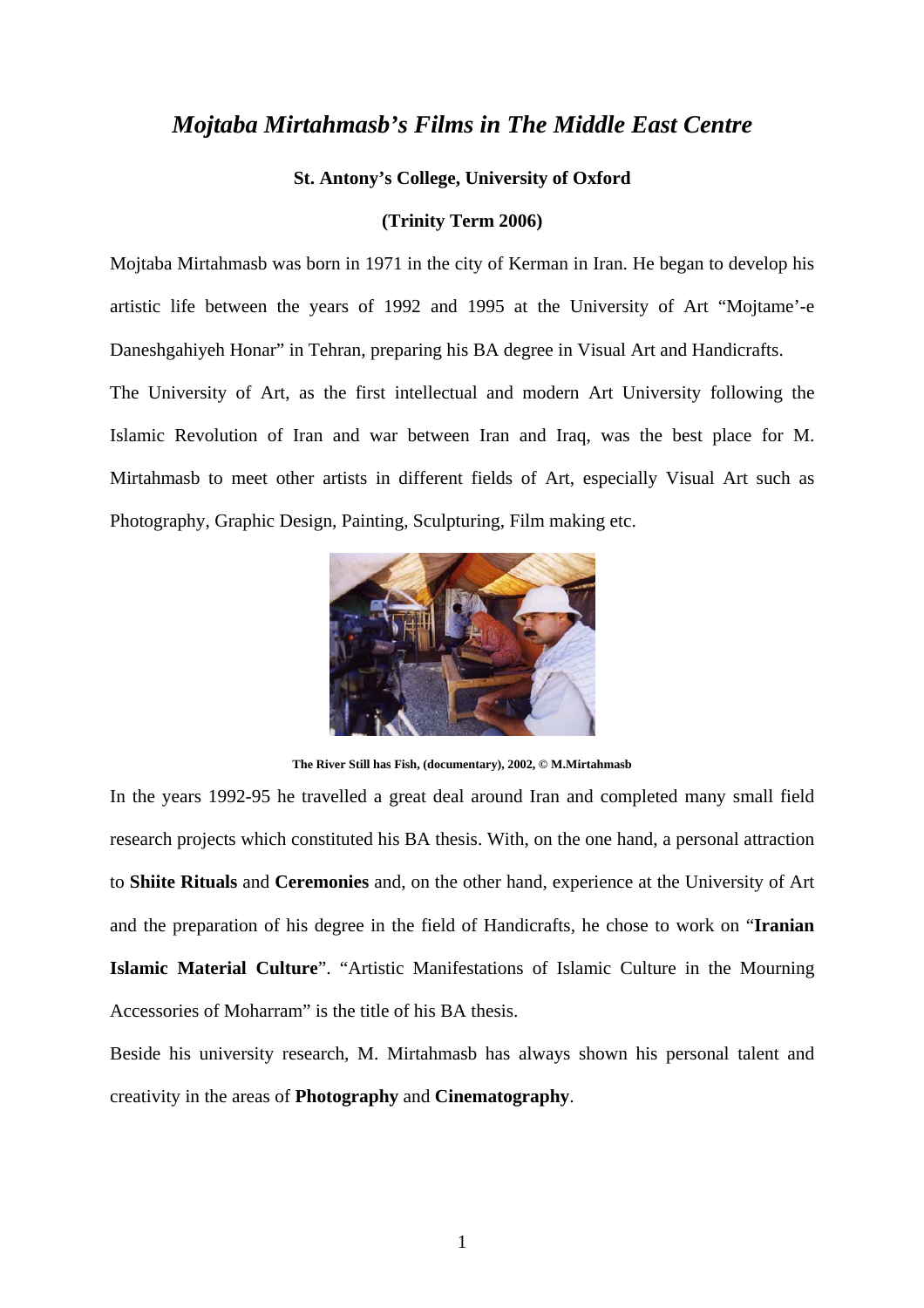His academic training during four years at the University of Art, his personal curiosity and attraction to the Islamic Visual Art and Cinematography of Iran were the best reasons and potentials for him to direct the first films on his artistic C.V.

From 1996 to 1997 he directed nine documentary-fiction films on "**Islamic Art and Material Culture of Iranian Shiism**" under the global title of the *"*Art Stories Series", introducing Iranian Traditional Handicrafts to the younger generations.

Here he showed us his personal enthusiasm for and interest in "The Art and Material Culture of Iran", combined with his scientific knowledge and learning from his studies at the University of Art.

In this series he worked on subjects such as *'Alam* (banner), *Qalamkâr* (calico making), *Minâ* (art of glazing, enamel work), *Ayeneh-kari* (mirror work on Islamic architecture), *Gachbori* (Islamic lime carving), *Kashikari* (Islamic tile work), *Qalamzani* (Islamic metal engraving), *Ptteh* (Islamic needle work) and *Mesgari* (copper work).



**Banner, (documentary), The Children of Iran Series, 1996, © M.Mirtahmasb** 

who wants to learn about and understand the function and techniques of production of these traditional handicrafts. M. Mirtahmasb himself says that this period of his work forms the beginning of his Cinematography career, and that he enjoyed it. In 1997, during his military service in the army, he directed three video clips regarding **War** and **Martyrs**.

"*The Story of Khoramshahr*", "*Motherland*" and "*Stars*" are his video clips of this period that won several national prices. From 1998 until 2003 he produced and directed many short